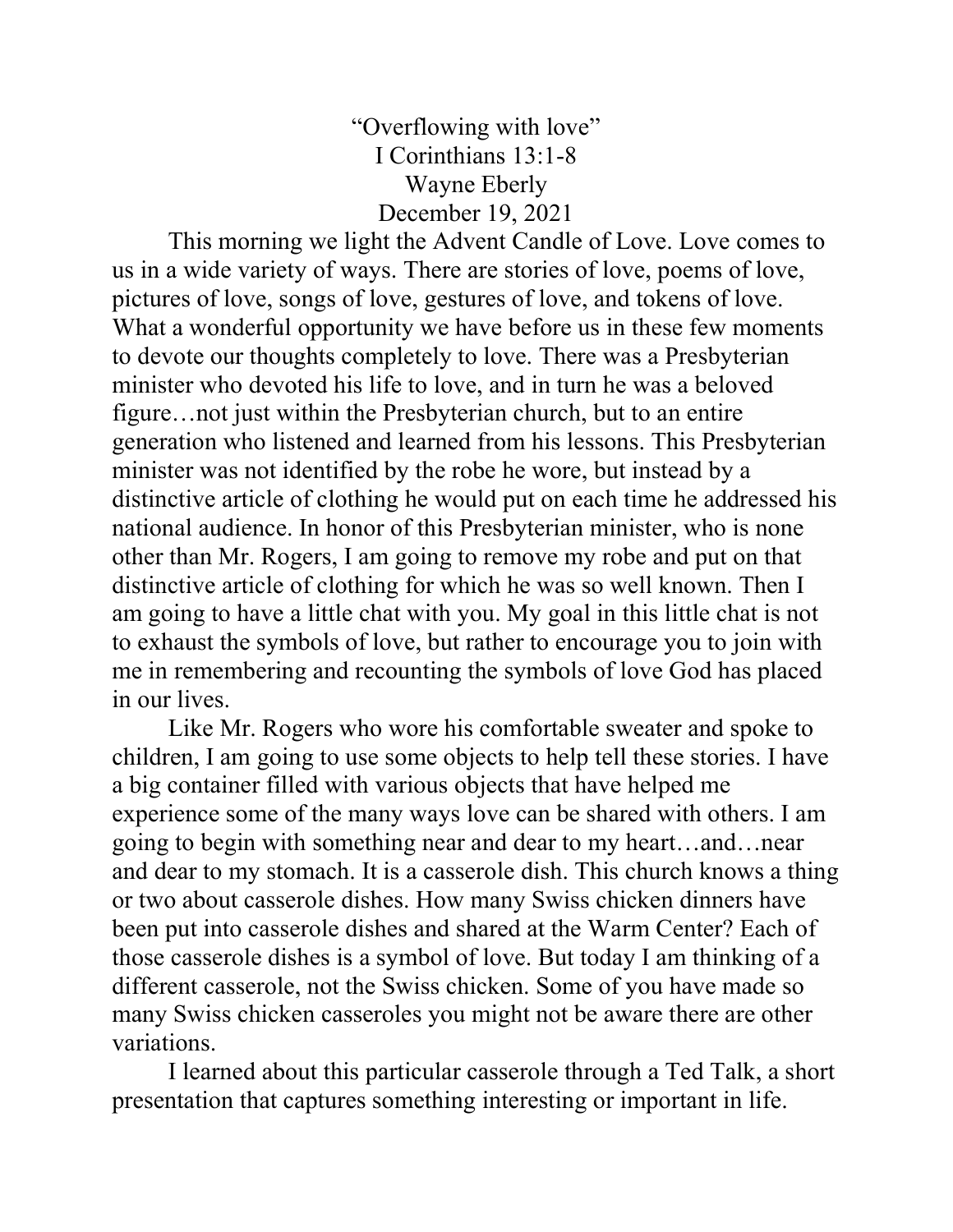Often a Ted Talk comes from a person's own life experience. Several months ago, I saw that a friend of ours from California was giving a Ted Talk about a tater tot casserole. I performed the marriage for this woman and her husband more than 25 years ago. The combination of a dear friend speaking and the topic having anything to do with tater tots was too much to resist. I cued up the video and leaned in to hear something fun and enticing about a tater tot casserole. Well, true to the title the message was about a tater tot casserole. But the recipe for her Ted Talk surprised me because it included some difficult and painful ingredients. My friend told how her son, at the age of 15, started to harm himself as a way of dealing with stress. He eventually became suicidal. The tater tots came into play when she said, "No one brought us a tater tot casserole when our son was struggling." All through her life, her experience had been when people struggled, someone would bring a tater tot casserole, as a sign of concern and support and love. But now in her time of need, no one brought her a tater tot casserole. And then she said, with a vulnerability that was deep and filled with heartache, she said no one brought a casserole because no one knew. And no one knew because she was afraid of sharing the struggle her family and her son were facing. Her plea, in this powerful talk, was to let people know the challenges you face, and particularly, in terms of depression or mental illness, not to let any stigma keep you from reaching out. She finally broke down with a friend, she finally shared the struggle, and she allowed people in. And guess what? As soon as she let people know about her struggle, and her son's struggle, the casseroles started pouring in. Love is patient, love is kind, and sometimes love is a casserole that fills your tummy, that warms your heart, and that lets you know you have someone in your life who cares for you and will be there for you.

Next, I would like to show you a special envelope. The envelop is an ordinary offering envelope, the kind many of you use as you make your generous donations to church. This envelope doesn't represent a particularly large gift, but like the story in Luke where a woman's gift of a small coin catches the attention of Jesus, this envelope represents one of hundreds of envelopes that caught my attention. One of my most cherished moments during worship is when the kids come forward and I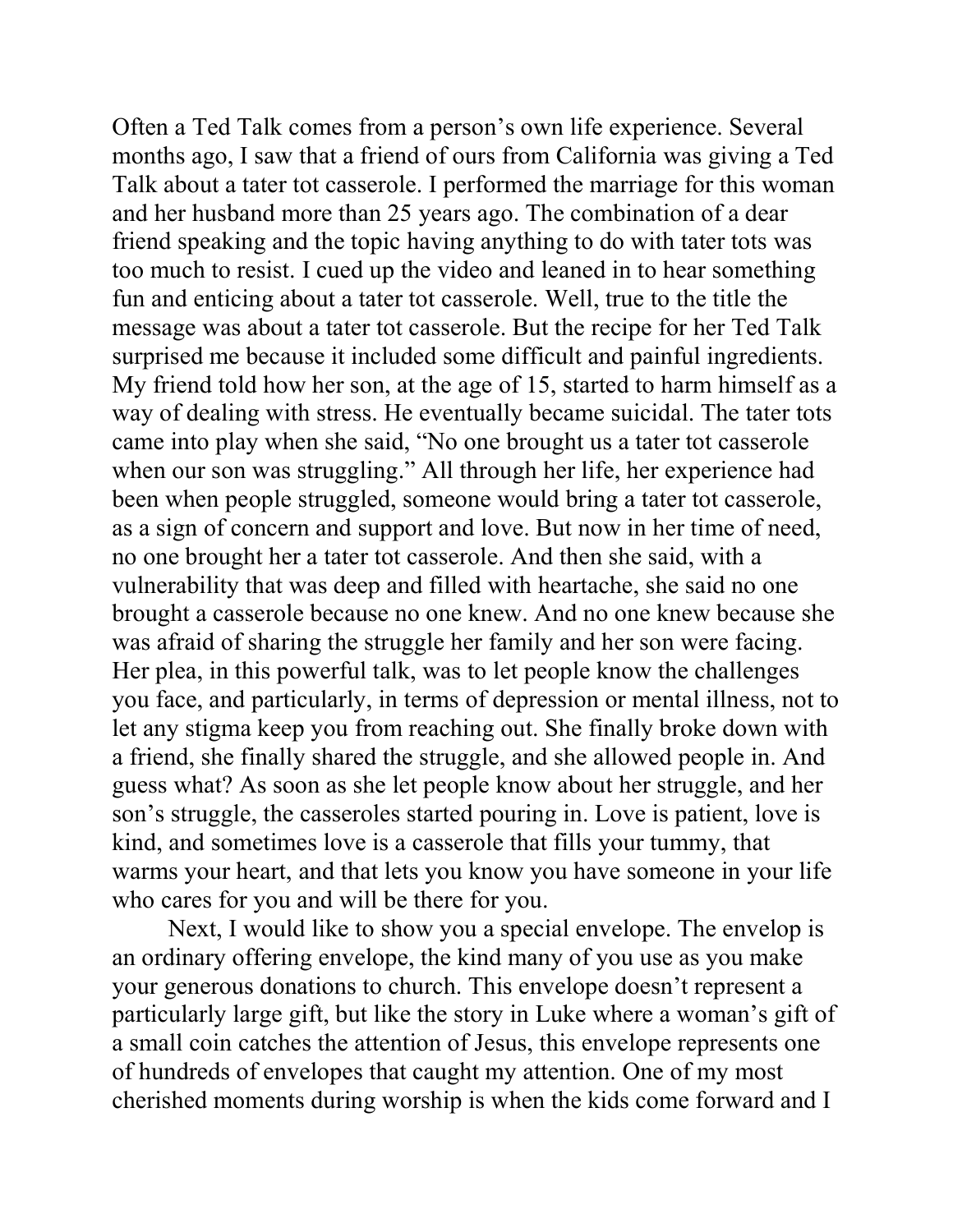get to spend a few minutes talking with them about God. Every one of the children God has given us to shepherd and care for holds a special place in our hearts. Having a chance to tell them a story, ask some questions, try to figure out how God is working in our lives, those moments are priceless. I always look forward to the Sunday mornings when one particular friend is in worship. Her name is Addie. Without fail, Addie brings me an offering envelope, just like this one. They always have a fun message, something like, "I love it when you smile." That makes my day right there. But along with the sweet messages, every envelope always has a one-dollar bill.

Over the years, whenever Addie gave an envelope, I would stuff it into the desk in my office. When COVID hit, I was rummaging through my desk. I found the place where I had stuffed Addie's envelopes. During COVID, there was not much to do at the office, as everyone was in quarantine. I started opening all Addie's envelopes. By the time I was done there were 139 one-dollar bills. All given by a sweet young girl with a heart of gold. Each envelope reminded me that Jesus was so pleased and so impressed with the widow who gave just a mite, but whose little mite was a really big gift. Love does not envy, it does not boast, it is not proud, and sometimes love is found in a tiny offering envelope in the form of a one-dollar bill that comes from the generous heart of a child.

In my love container I have all the makings of a dress. Before COVID hit we had a faithful group of sewists who would gather monthly on Saturdays and make things for others who were in need. They made quilts for a project called Quilts Beyond Borders. These quilts were for children in need, especially orphans living in underserved areas of the world where the warmth of a quilt is needed at night. More than 153 million children in our world today have lost one or both parents. Quilts Beyond Borders has delivered thousands of quilts around the world. The Dress A Girl Around the World project makes sundresses that are sent all around the world. We are one part of a ministry that has made 500,000 dresses that have been sent to 82 different countries. Some teenagers have helped make Small Kennel Quilts with a project that makes quilts for animal shelters. We have also given quilts to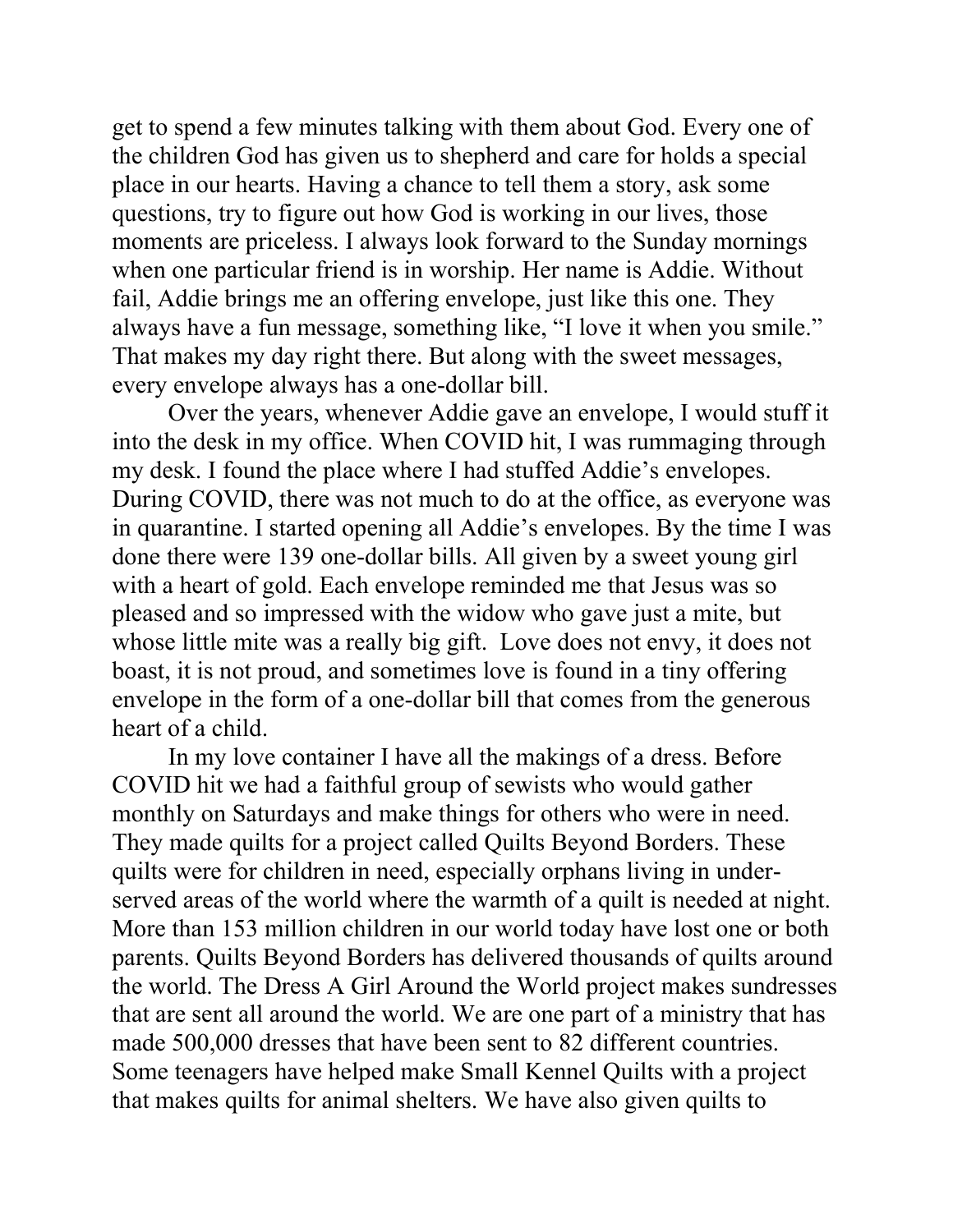refugee families arriving from Syria and people in North Carolina recovering from hurricanes. Love does not dishonor others, it is not selfseeking, and when creative hands sew and quilt love becomes a sundress for a young girl, a quilt to comfort, and a covering for man's best friend.

I really like what I am about to show you now. In my hand I have a hand. One of the talented members of our congregation heard about a group that was making prosthetic hands and arms for people from around the world who could not afford a traditional prosthetic. These "homemade" prosthetics are made for the cost of around seventy dollars. Bob Rieger went home from church that day, learned about the process of using a 3D printer, bought a 3D printer, assembled it, learned how to make prosthetics, and has this to say about what has happened in his life since he got involved in lending others a hand.

By learning 3D printing, assembling my printer, gaining skill at fabricating prostheses and becoming extremely active with e-NABLE, God has used me to forward his kingdom…I have made many online friends with e-NABLE, friends from all over the world. I will probably never meet most of them in person, yet we communicate on almost a daily basis encouraging each other Ahmad in Aleppo, Syria…Sandra and Everton in Brazil…James in Thailand…Shawn in Washington State…Thierry in France…Lars in Germany…Jeremy and Jon here in Chicago and Rochester…all of these friends and colleagues who are working to help people in need. We spend our own time, talents, and financial resources, which, after all, are all gifts from God."

 Bob shared about correspondence he received a while back from a man in Kenya. Describing his wife's need for a prosthetic the man tells how his wife was amputated in 2005. Since then, they have tried many ways to enable the wife to be fitted with a hand. Their previous efforts had been unsuccessful. They wrote to Bob, "We wish to kindly ask if we can find assistance. Be assured our prayers and thanks will accompany anything you can do in this regard. My wife and I have two children aged 15 and 11. We lost our eldest child in the shootout that also took my wife's hand. May God bless your worthy cause. Samuel is my name. My wife is Salome. Thanks very much and looking forward to your feedback."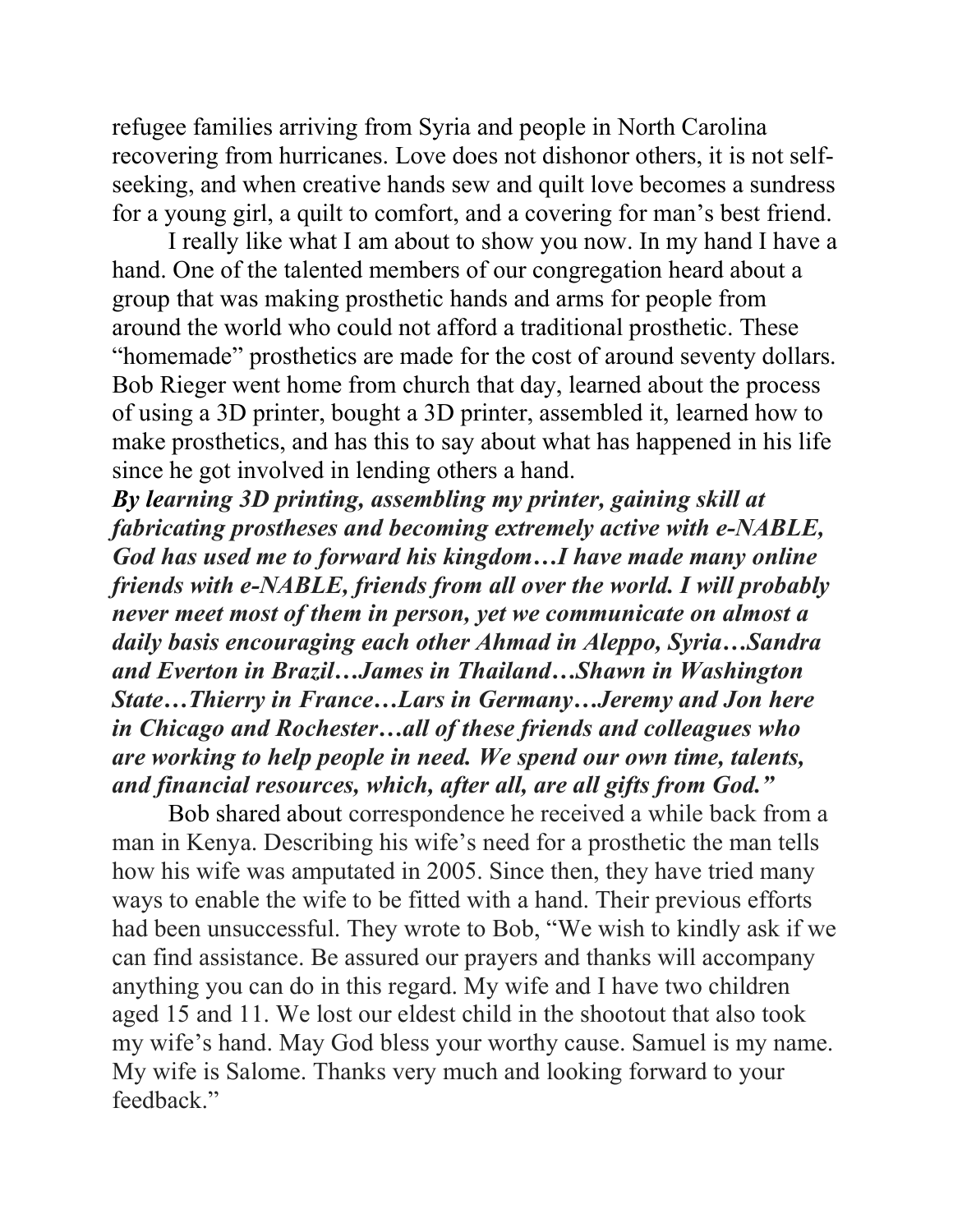What a worthy effort. What a way to lend a helping hand. But this particular project for Samuel's wife was complicated, requiring an advanced arm and hand which was still in an experimental phase. The project was beyond the scope of Bob's 3D printer. Bob said, "So I just ordered a larger printer." Love does not dishonor others, and for Bob Rieger and all the good folks at e-NABLE, love is truly lending a helping hand to those in need.

 During the winter months we set up the Mitten Tree and invite you to bring mittens, gloves, socks, sweaters, scarves, and coats to help those who struggle with the cold of winter. When we lived in Houston there was a man confined to a wheelchair who sold newspapers. Every day he would get dropped off at a busy intersection. When people stopped at the traffic light, he would offer them a paper for a dollar. One day Houston was hit with a cold front. No one in Houston is prepared for cold weather, and that man in his wheelchair was especially unprepared. Cars were driving by, he was shivering and still trying to sell his papers when a person got out of one of the cars. I was watching this unfold. The person walked up to the man in the wheelchair. I wasn't sure what was going to take place. But the person proceeded to unzip his coat, take it off, hand it to the man in the wheelchair, help him into the coat, and then the man got back in his car and headed on his way. It was a touching scene of what love looks like. What made it even more special is the man who did it was a member of our church. He didn't know I was watching, but I went home and told my family, "Love is David sharing his coat with the man in the wheelchair who sells newspapers."

 I have something else from Houston that reminds me of love. It is a grapefruit. A grapefruit is not unique to Houston, but my memory of a grapefruit is. Roy and Ellen were an elderly couple by the time we moved to Houston. Not long after I got to know them Roy came in and told me Ellen had Alzheimer's. You could see the sadness in his eyes. He kept her at home until he just couldn't provide for her needs. Then he settled her in a wonderful home down in Sugarland, about 30 minutes from our church. Every day Roy would drive down to see Ellen. Every day. He would sit with her. She lost her words. She became incontinent. She lost her ability to recognize her loved ones. And still Roy would go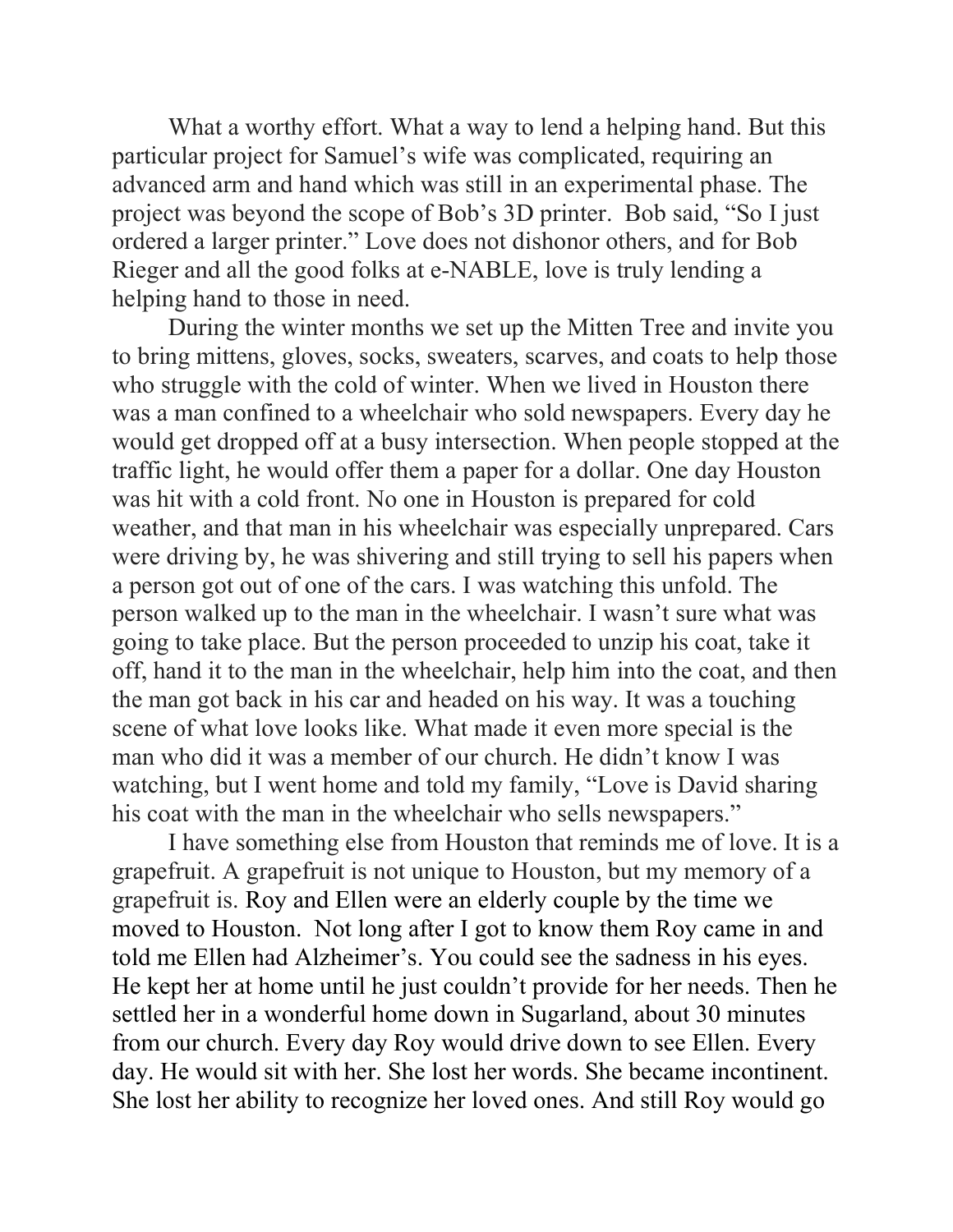every day. Well, Ellen loved grapefruit. And because Ellen loved grapefruit, this dear man named Roy would bring his wife a grapefruit, cut it into small pieces, and feed her little by little. It was almost like it was the last vestige of a relationship that was slowly dying. But for Roy it was not the last vestige of a relationship that was slowly dying? He knew better. That relationship was not dying, because as the bible tells us, "Love never fails". If you ever saw the kindness and concern Roy showed Ellen, you would understand what I mean when I say love is a grapefruit.

 This is not my first visit with you as Mr. Rogers, although most of you were not here the last time I put on this comfortable sweater. In fact, none of you human beings were here the last time I sweatered up. But some of the teddy bears were here. The first time I wore this sweater was early on during the days of COVID. No humans were here, but I brought all the teddy bears to the , and I preached my sermon to them that day. We sometimes have 30 or so teddy bears, but even the bears had low attendance that day I preached to them. There were only seven teddy bears. Goodness gracious. Even the bears were hiding out. Actually, the bears that were not in worship that day were doing exactly what they were supposed to be doing. The teddy bears that did not join me the last time I put on my Mr. Rogers sweater were all out on assignment. The bears are not meant to stay here in church. Each bear has a little prayer tag, and when you know someone who is facing a sadness or a sorrow, we hope you will take a bear and give it to that person. Let them know they are being prayed for. You all had been doing a great job passing out those bears to people in need. That is why there were only seven bears when I put on my Presbyterian preacher sweater during the early days of COVID.

 That morning I told the bears where many of their friends were. It was a very touching morning. I told the bears about a young man whose liver was not working the way it should. He was very sick. His family was worried about him. His family was praying for him. This young man's grandmother is a member of our church. She has helped many people when they have had sad times. After this young man's grandmother asked us to pray for her grandson, she reached out and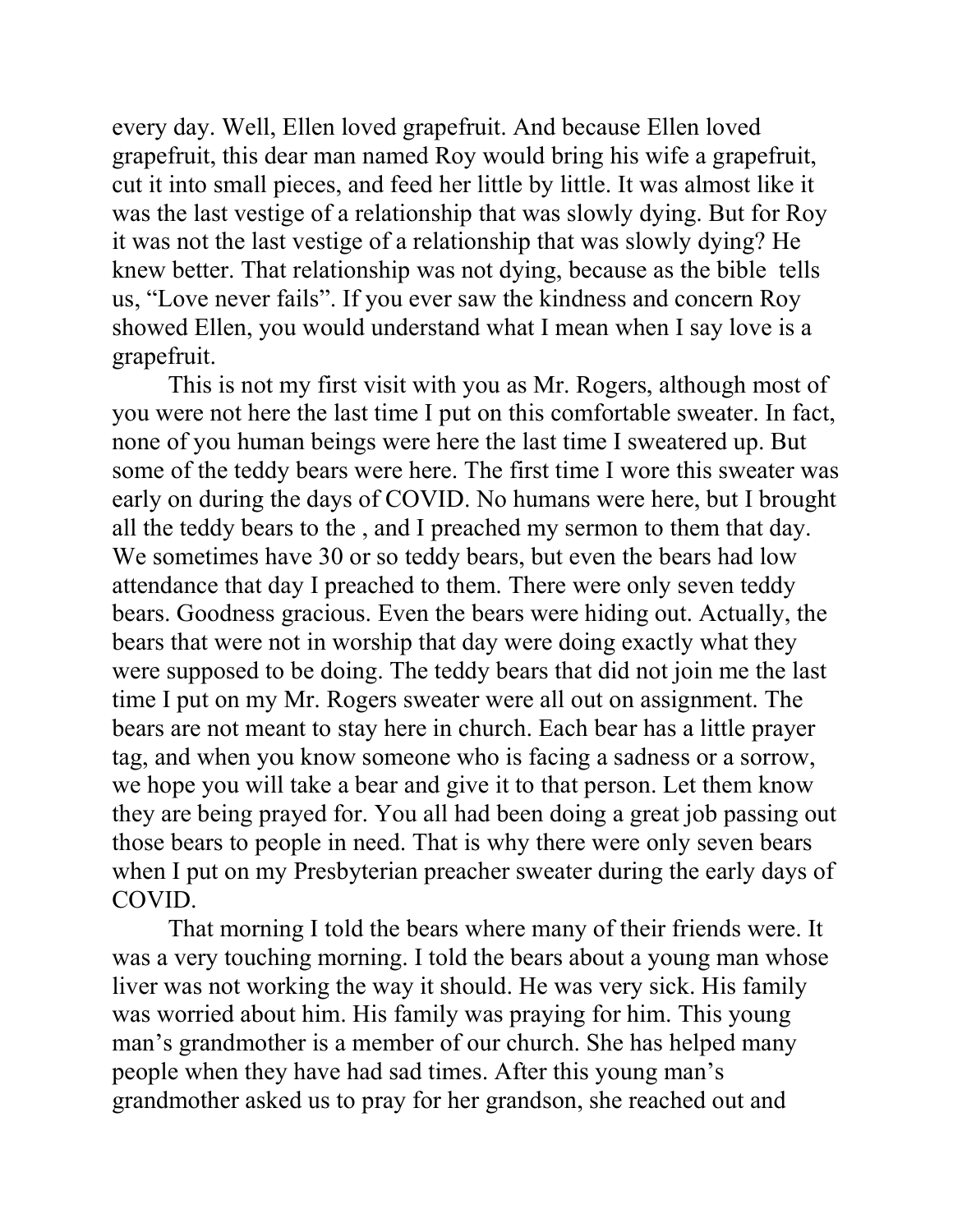picked up one of our bears and she took him to her grandson. Her grandson lives in Massachusetts. Her grandson in Massachusetts was able to hold his little teddy bear close to his heart and know that we were praying for him.

I also shared the story of a bear who went all the way to Missouri to be with a young mother who lost her baby due to a miscarriage. Even though that mommy was really sad, she wrote back to our church and said, "I treasure the bear that was sent to me after I suffered a loss." She even put a little  $\heartsuit$  Then she told us that when her mother-in-law got sick, her mother-in-law received a bear, and every time her mother-inlaw went back and forth to the hospital for chemotherapy, her little bear traveled with her! When I think of that little bear sitting by the side of a woman on her trips back and forth to chemotherapy, it reminds me that love always protects.

 We received a picture of one of our bears who made a big trip to the west, to Phoenix, Arizona. A young woman's mother became very sick with the Coronavirus. Her mother had to be on a ventilator for 27 days. Thankfully the mother recovered. After the young woman opened her package with a teddy bear, she wrote to us and said, "Thank you very much for this 'Bear Hug' that came all the way from Rhode Island." And she sent a picture of her teddy bear. The bear in that picture had the same sign on its tummy that all of our teddy bears have when they travel to be with people during their difficult times.

"This cuddly friend has sat among the Congregation of Dunn's Corners Community Church, Presbyterian in Westerly, Rhode Island. It has heard the Word read, prayers prayed, songs of praises sung, testimony given, and the sermon preached. It has been given love and has loved others. Now it comes to you with the blessings of worship, love and the prayers of our congregation."

You might have noticed we have more than seven bears in our church now. You might also have noticed most of the bears are all dressed up for Christmas. Now I love to see the bears coming to church, but what we really would love to see is the bears leaving the church, carried out in your arms, and delivered to someone who could really use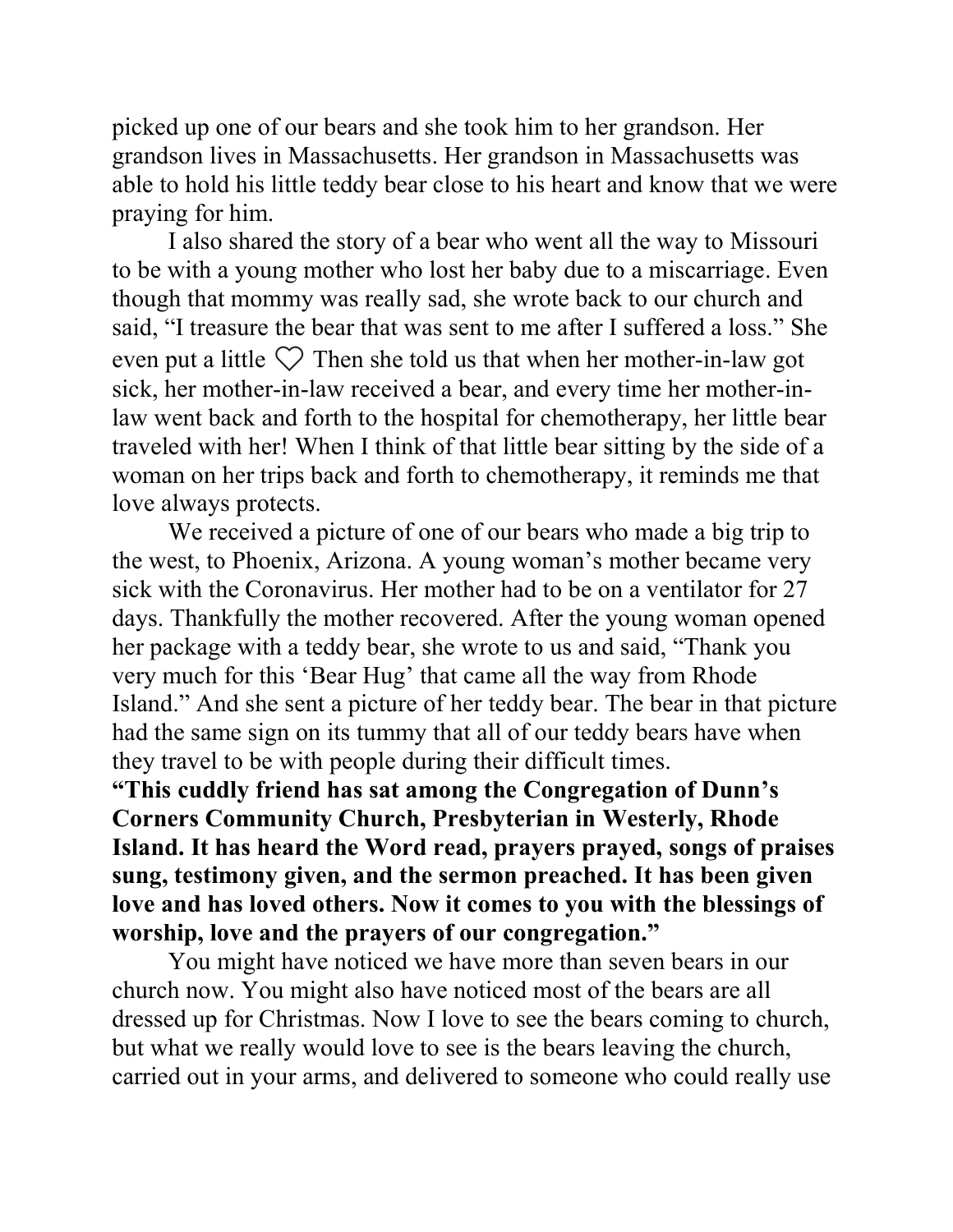the gift of love this Christmas. Do you know anyone who could use the gift of love this Christmas?

 A few weeks ago, one of our members, a dear friend named Dorothy, carried a bear out of church. Later that day a family of three, a daddy who has served in our military, a mommy, and a three-year-old child, were given the keys to their new home. Many of you from our church helped to restore that Habitat for Humanity home. Dorothy was there for the dedication of the home, and when she left, she left a beautiful bear for the family to have, so they would know they are being prayed for.

 There is a bear that has returned to our church. Do you remember I told you about the young man whose liver was not working, the young man whose grandmother gave him a teddy bear? That young man ended up receiving a liver transplant, and he is on the road to recovery. Guess what he did? He gave the teddy bear back to his grandmother. It wasn't that he didn't want the teddy bear anymore. Instead, he said was giving the bear back so someone else can have a miracle. Love always hopes.

 I have just about come to the end of my little talk with all of you. I don't have anything else in my container, although I hope you now have plenty of ideas of how we can all find ways to share love with others, including leaving today with a teddy bear. But I do want to show you one other symbol of love. The symbol of love is what I have been using to hold all these gifts of love. I have been taking all of these gifts of love out of what is itself a most precious and beautiful gift of love. I have been taking all of these gifts of love out of a manger. Many years ago, God put his own Son into a manger like this. There has never been a more important or a greater gift of love ever given. God put his gift of love into the manger because God wants every one of us, and every one of his children all over the world, to know just how much God loves each one of us. God put his son Jesus into the manger.

 Even though I have given you many ideas for how you can share love with others, I don't want to miss the chance to remind you that there is nothing more important than for you to accept this gift, the gift of Jesus, the gift that was placed in a manger, and allow God to fill your heart with his lasting and eternal love. "For God so loved the world that